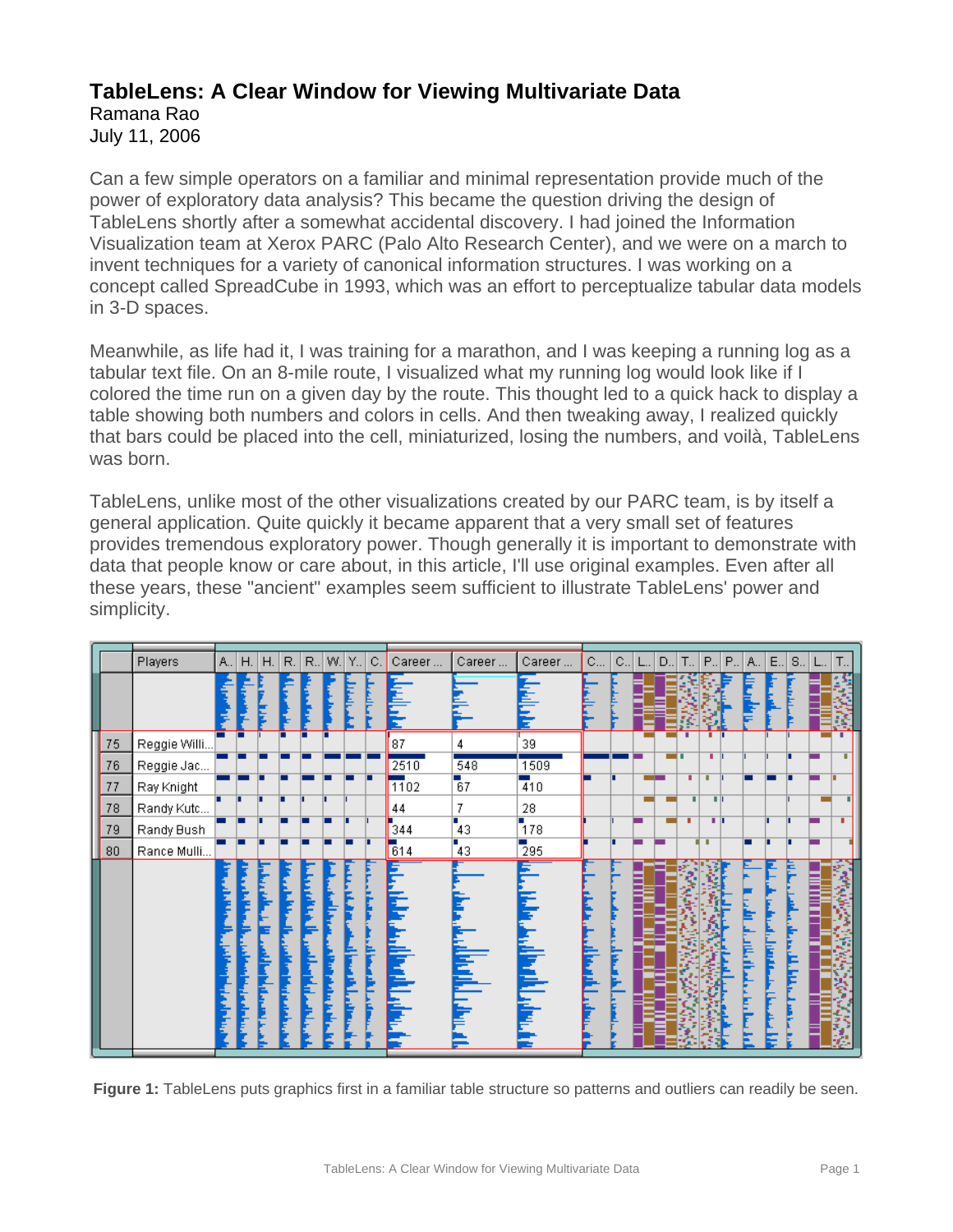TableLens enables exploring multivariate data sets by arranging data into tabular rows and columns. Figure 1 shows baseball hitting statistics from 1987 for 323 baseball players (the rows). It has 25 values (the columns) for each player. Some of cells are said to be in "focus," meaning sufficient space is allocated to display the values in those cells, while others are in "context," meaning they only contain graphical representations. The columns show quantitative statistics including *season and career at bats*, *hits*, *home runs*, and *RBIs* as well as categorical properties including *team* and *position* on the field. Quantitative variables are represented by graphical bars proportional in length to the represented values, and category values with a corresponding color and position within the field.

Though this example shows statistics for baseball players, it clearly can apply to many data sets of a very common organization called cases-by-variables arrays, multivariate data, and relational tables. Such data sets are widespread in science, business, economics, government, education, and modern life. Consider how widely relational databases are applied.

Other simple examples include:

- Clinical trials patients with health and trial effect data
- Companies with various financial and investment data
- Parts or products with descriptive, pricing, availability information
- Countries with their geographical, economic, and demographic properties
- Kinds of cars with their physical or performance characteristics
- Stocks or mutual funds with various ratios and ratings

TableLens has a few features and operators that provide its basic power:

- *Parallel Cases*. That's fancy for *table*. Tables are familiar to many people. Contrast this with parallel coordinates (a complicated visualization of multivariate data that uses a variation of a line graph), which are quite powerful but still quite unusual. By keeping cases (that is, objects) aligned across the rows, it's easy to process them *en masse* by scanning up and down and across.
- *Put Graphics First*. No wizards or summaries or anything to get graphics, just all the data arrayed visually within a table. A thousand bars can be scanned much more rapidly than a thousand numbers shown as text. This allows easy spotting of trends, correlations, outliers, and so on within and across samples.
- *Sorting*. Sorting the table by different variables leads to a simple and intuitive way of understanding the shape and spread of values of a given variable, as well as a means to spot correlations between variables.
- *Focus Plus Context*. TableLens allows "opening" up regions that also show textual values along with the graphical representation. This ability to see specific values in context means that there isn't a back and forth shuffling between different views.
- *Rearrangement*. Not to be underestimated is the ability to reorder columns, not only to use proximity as an external cognitive aid, but also because manipulation itself supports a fluid and dynamic thinking process.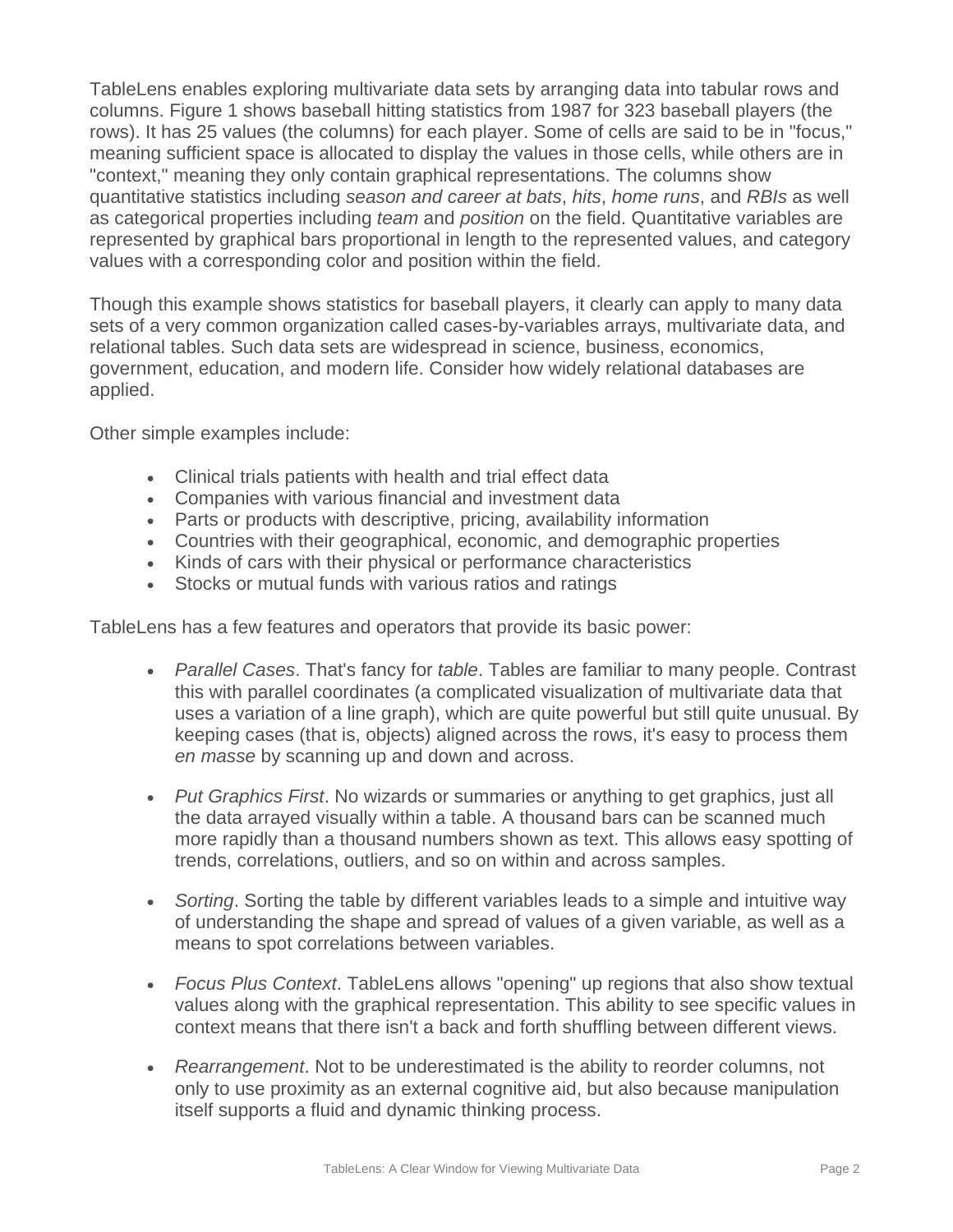Let's look in a little more detail. Sorting a column provides extremely powerful analytical capabilities. Many properties of the batch of values in a sorted column are apparent by examining the graphical marks (for example, bars) and the shape of the curve in the column. Essentially, a sorted column serves to explore the sample of values (as does a boxplot); but just as importantly, after one variable has been sorted, if another variable is correlated, then its values will also appear to be sorted. Thus, looking for correlated variables is a matter of scanning across the columns to identify other columns that exhibit a similarly shaped descending curve or one that approximates a mirror image of the curve.

In Figure 2, the user has clicked on the *At Bats* column header, thus sorting the rows by that column's values. A number of other quantitative variables nearby now appear roughly sorted, thus revealing correlation. Salary also is very roughly correlated, though as would be expected, there must be other factors. A next question might be: Who is the guy that makes so much money?



**Figure 2:** The user has sorted rows by *At Bats*.

Figure 3 shows a different data set comprised of 500+ cars and nine variables. The table was sorted by MPG (miles per gallon) within a sort by a categorical variable, the origin of the car (European, Japanese, or American). Besides various quantitative correlations, a number of correlations with categories also show up. For example, at the time of this data, America made all the eight-cylinder, gas-guzzling cars.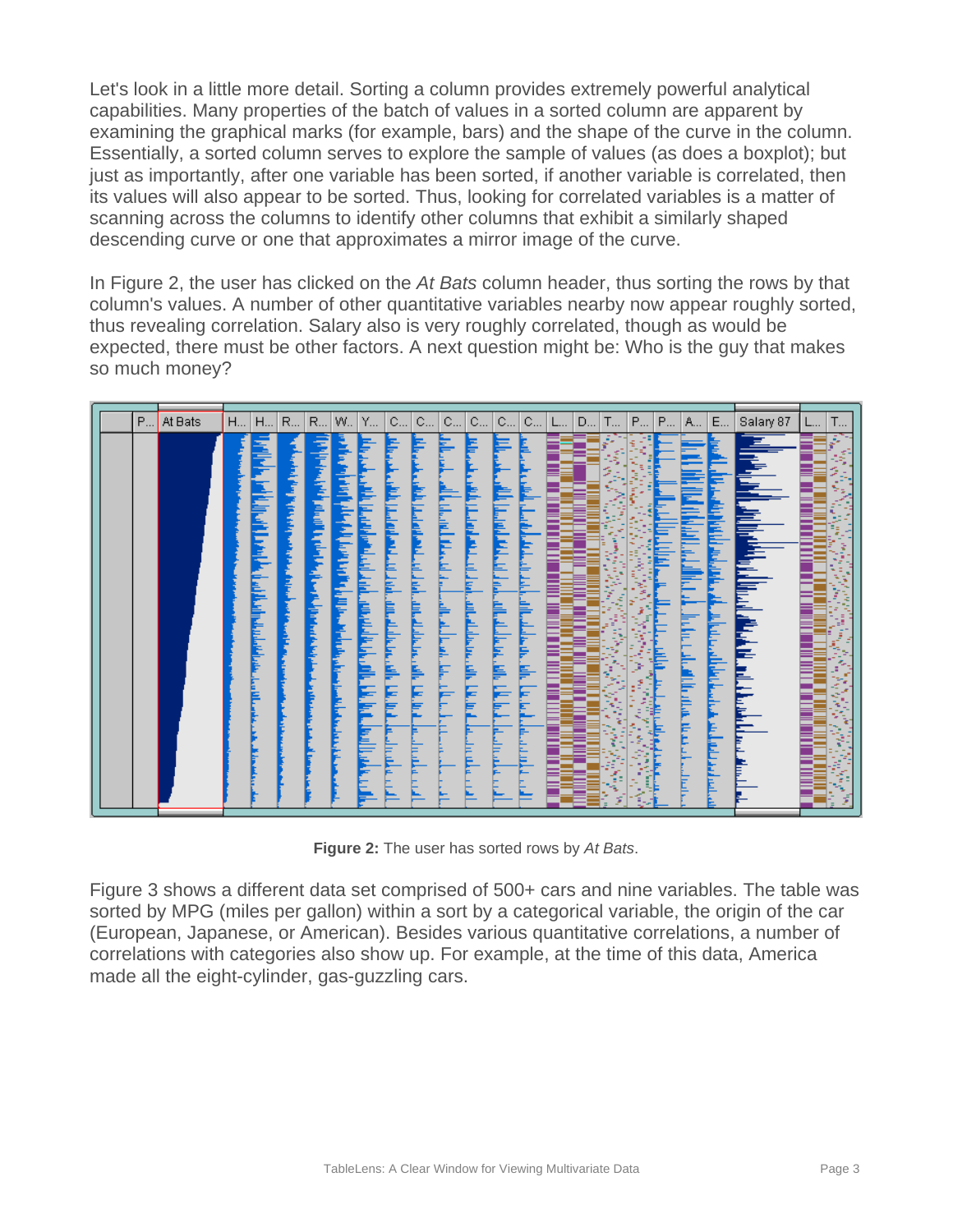|     | Car         | Manufactur | Origin | <b>MPG</b> | Cylind      | Displa          | Horse | Weight | Accele | Model |
|-----|-------------|------------|--------|------------|-------------|-----------------|-------|--------|--------|-------|
|     |             |            |        |            |             |                 |       |        |        |       |
| 37  | 710         | datsun     |        |            |             |                 |       |        |        |       |
|     |             | в          |        |            |             |                 |       |        |        |       |
| 107 | rabbit cust | ww         |        |            |             |                 |       |        |        |       |
|     | 254 malibu  | chevrolet  |        |            | <u>in a</u> |                 |       |        |        | É     |
|     |             | s          |        |            | É           | <b>TELETION</b> |       |        |        |       |

**Figure 3:** 500 cars sorted by *Miles per Gallon* and *Origin* (American, European, or Japanese)

TableLens can scale to more rows than the number of vertical pixels available by mapping multiple values into a single pixel line. By aggregating the multiple values using a choice of min, max, median, or random, various tasks can be handled. In any case, even with 500 values, statistically valid inferences can be made with random samples, since the absolute size of a sample is more important than the proportion of the population it covers.

The use of graphical representations clearly provides a scale advantage because the bars can be scaled to one pixel wide without disturbing comparisons. Scanning across the baseball data in a spreadsheet would require 18 vertical and 3 horizontal screen scrolls of a similarly sized window. More importantly, because the cost of processing information is now greatly reduced, new methods of exploration and analysis are made available to broader sets of users. At a glance, patterns and outliers are apparent; and then, opportunistically, the user can focus on portions of the table of interest for more detailed observation. Thus is enabled the data-driven style of exploration espoused in EDA (exploratory data analysis, as first described by the late Princeton statistician John Tukey).

The combination of features here is unique and emerged rather rapidly in the right place and right time for our PARC visualization team in 1993. Certainly, various ideas from others relate as background influences to TableLens. The most important of these include spreadsheets in general, Lotus Improv in particular, exploratory data analysis, and graphical manipulations as inspired by Jacques Bertin.